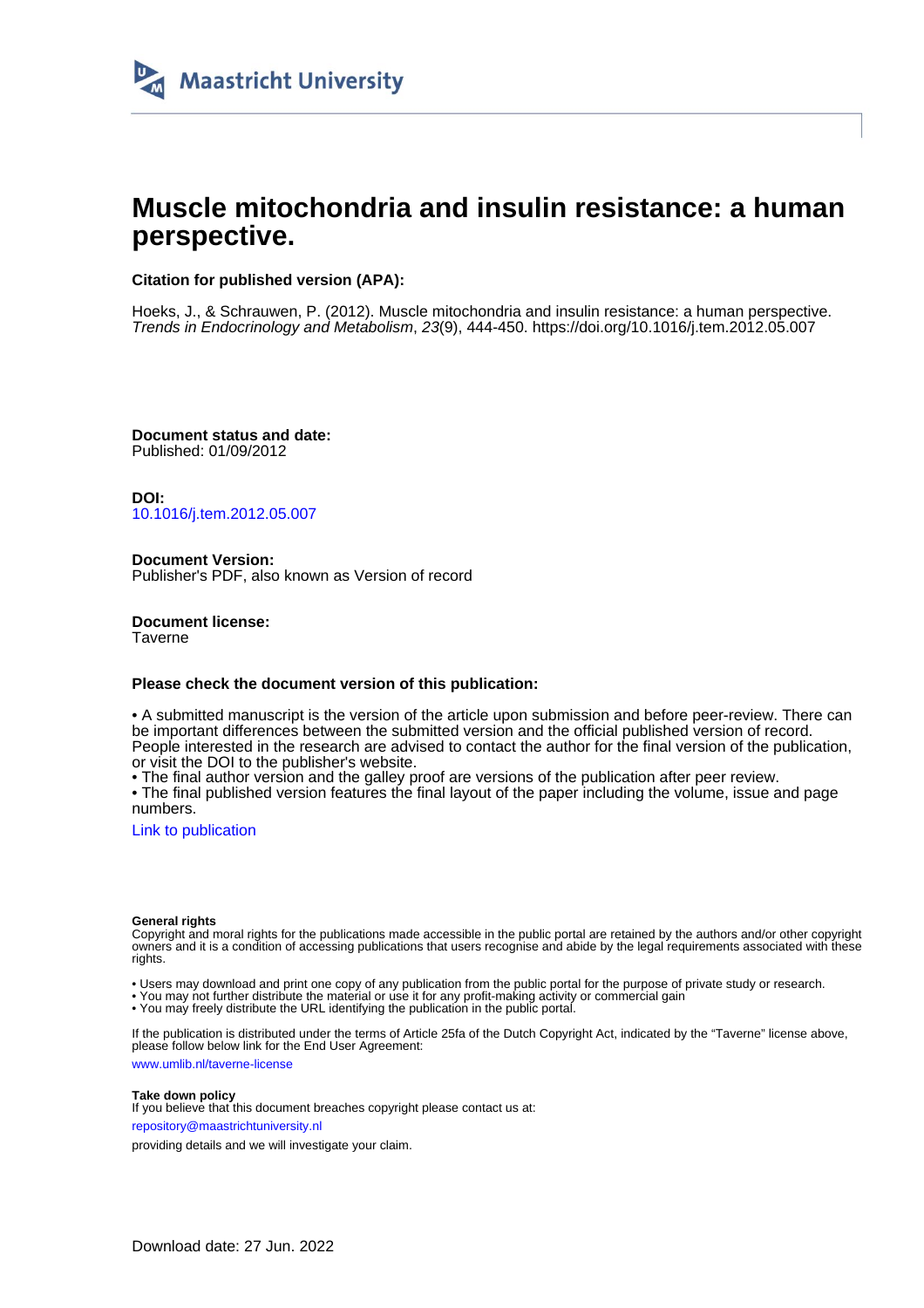

## Special Issue: The evolving role of mitochondria in metabolism

# Muscle mitochondria and insulin resistance: a human perspective

# Joris Hoeks and Patrick Schrauwen

NUTRIM – School for Nutrition, Toxicology and Metabolism, Department of Human Biology, Maastricht University Medical Center, 6200 MD Maastricht, The Netherlands

Reduced mitochondrial capacity in skeletal muscle has been suggested to underlie the development of insulin resistance and type 2 diabetes mellitus (T2DM). However, data obtained from human subjects concerning this putative relation indicate that the mitochondrial defect observed in diabetic muscle might be secondary to the insulin-resistant state instead of being a causal factor. Nonetheless, diminished mitochondrial function, even secondary to insulin resistance, may accelerate lipid deposition in non-adipose tissues and aggravate insulin resistance. Indeed, improving mitochondrial capacity via exercise training and calorie restriction is associated with positive metabolic health effects. Here we review muscle mitochondrial dysfunction in humans and propose that targeting muscle mitochondria to improve muscle oxidative capacity should be considered as a strategy for improving metabolic health.

#### Introduction

The prevalence of diabetes mellitus is reaching epidemic proportions and the number of people suffering from this disease will roughly double between the year 2000 and 2030, from 171 to 366 million patients, respectively [\[1\].](#page-6-0) The tremendous number of the current and predicted future prevalence of diabetes mellitus worldwide is paralleled by a similar increase in the prevalence of overweight and obesity. Obesity is an important risk factor for T2DM and insulin resistance, an early feature in the pathogenesis of T2DM characterized by the relative inability of the hormone insulin to induce glucose uptake in peripheral tissues. Because skeletal muscle accounts for  ${\sim}80\%$  of the insulin-stimulated disposal of postprandial glucose [\[2\]](#page-6-0), this tissue is considered a major player in the development of insulin resistance and T2DM.

Overconsumption of high-energy nutrients (especially fats) and reduced level of physical activity lead to an expansion of the adipose tissue and obesity, but may also result in fat accumulation in non-adipose tissues, such as skeletal muscle but also liver and heart [\[3–5\]](#page-6-0). Because muscle fat accumulation is negatively correlated with insulin sensitivity [\[6,7\],](#page-6-0) intramuscular fat levels provide a likely link between obesity and the development of T2DM and the multiple putative mechanisms involved are currently under investigation.

In essence, fat accumulation in skeletal muscle tissue results from an imbalance between the supply and the oxidation of fatty acids, resulting in the storage of fatty acids as intramuscular triacylglycerols (IMTG). In that respect, it has been shown that insulin-resistant subjects and T2DM patients are characterized by a decreased capacity to oxidize fatty acids [\[8,9\].](#page-6-0) Although earlier reports already indicated that the activity of oxidative enzymes in skeletal muscle was reduced in T2DM patients [\[10,11\]](#page-6-0), it was however not until recently that the interest in muscle mitochondrial (dys)function and the development of T2DM began to expand.

In the present review we provide an overview of the studies that directly address the relation between skeletal muscle mitochondrial function and the development of insulin resistance and T2DM. Although a large body of data on this topic has been collected in animal and cell studies, here we focus solely on studies performed in humans, including primary human muscle cells.

#### Mitochondrial dysfunction and insulin resistance

#### Human studies linking mitochondrial dysfunction to insulin resistance

Interest in the relation between reduced muscle mitochondrial function ([Box](#page-2-0) 1) and insulin resistance exploded about a decade ago when, in 2002, Kelley et al. described dysfunctional skeletal muscle mitochondria in T2DM subjects, exemplified by reduced activity of the mitochondrial enzymes  $NADH:O<sub>2</sub>$  reductase and citrate synthase  $(CS)$  as well as by aberrant mitochondrial morphology assessed by electron microscopy [\[12\].](#page-6-0) In addition, two influential papers identified a coordinated reduction in the expression of oxidative genes in skeletal muscle tissue of T2DM patients, as well as in insulin-resistant subjects with a positive family history for T2DM [\[13,14\]](#page-6-0). These studies also showed that the peroxisome proliferator-activated receptor  $\gamma$  coactivator 1 $\alpha$  (PGC-1 $\alpha$ ), a crucial regulator of mitochondrial metabolism, was reduced in T2DM patients [\[13,14\]](#page-6-0). These findings were of importance because the lowered oxidative gene expression pattern was not only seen in T2DM, but also in 'pre-diabetic' subjects (insulinresistant offspring of T2DM patients), indicating that this might be a primary event in the pathogenesis of T2DM [\[14\]](#page-6-0). Furthermore, with the lowered PGC-1 $\alpha$  levels, a possible molecular mechanism was also identified. Thus, lower PGC-1 $\alpha$  levels, possibly due to genetic predisposition, inactivity, or excess nutrient intake, would lead to a

Corresponding author: Schrauwen, P. [\(p.schrauwen@maastrichtuniversity.nl\)](mailto:p.schrauwen@maastrichtuniversity.nl). Keywords: mitochondrial capacity; calorie restriction; diabetes; resveratrol.

<sup>444 1043-2760/\$ –</sup> see front matter © 2012 Elsevier Ltd. All rights reserved. <http://dx.doi.org/10.1016/j.tem.2012.05.007> Trends in Endocrinology and Metabolism, September 2012, Vol. 23, No. 9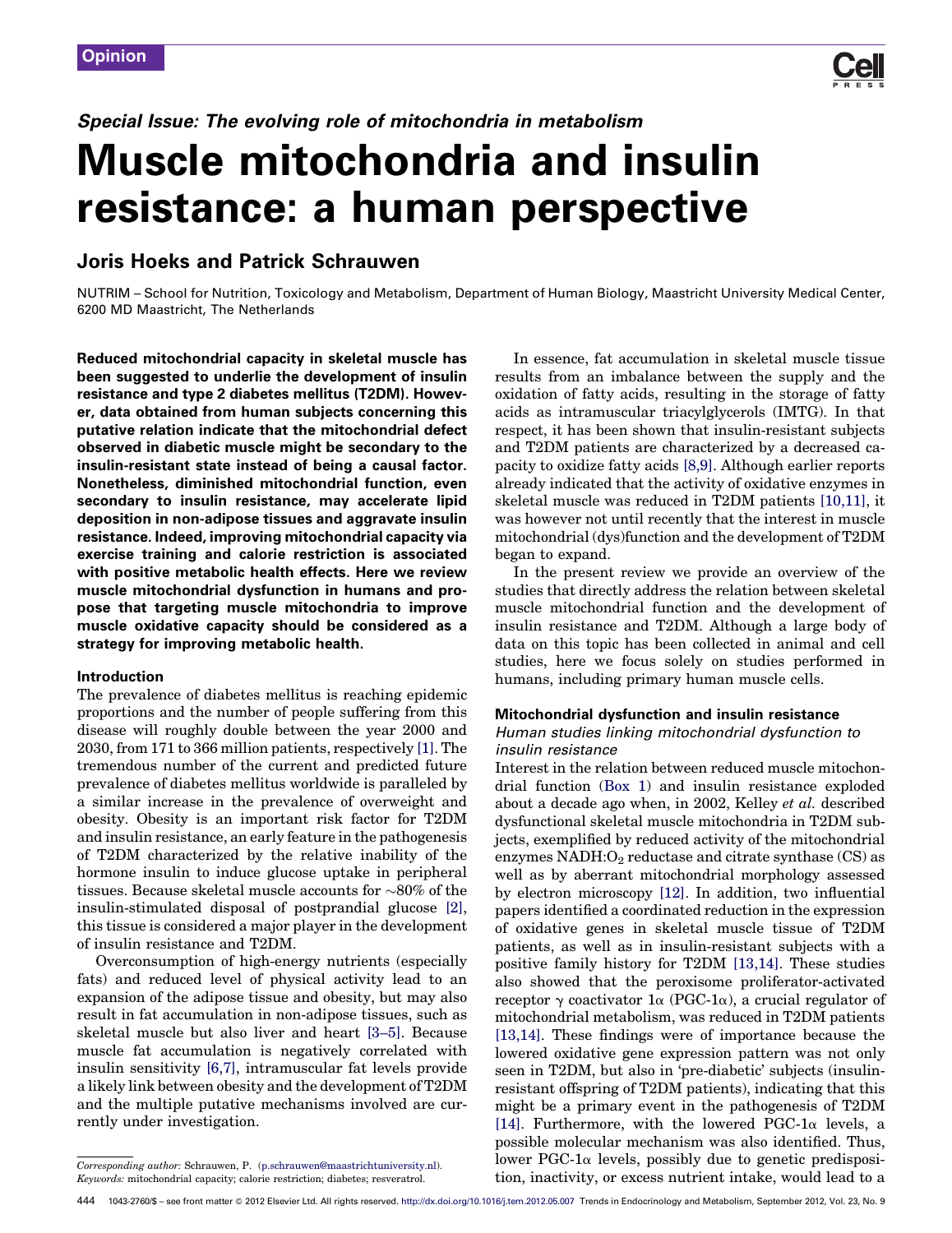#### <span id="page-2-0"></span>Box 1. Parameters of muscle oxidative capacity

Total oxidative or ATP-producing capacity of a muscle is determined by the number of mitochondria present in the muscle (mitochondrial density), the functional capacity per mitochondrion (intrinsic mitochondrial function), and by muscle perfusion and thus oxygen and substrate supply. Non-invasive magnetic resonance spectroscopy (MRS) has been used to estimate *in vivo* skeletal muscle mitochondrial oxidative capacity. A saturation transfer method has been used to determine the unidirectional flux through ATP synthase (ATP synthetic flux, fATPase) in the non-exercising state, by temporarily suppressing the signal from ATP and measuring the subsequent changes in free phosphate to calculate unidirectional ATP synthesis rate. Simultaneously, flux through the tricarboxylic acid (TCA or Krebs) cycle can be determined non-invasively by carbon-13 (<sup>13</sup>C) MRS. An alternative method measures the resynthesis rate of phosphocreatine (PCr), an important energy-buffering system, during exercise. PCr decreases during exercise and is rapidly recovered postexercise, the latter being driven by mitochondrial ATP production. PCr recovery after exercise is therefore an indirect measure of mitochondrial oxidative capacity. In contrast to the magnetization saturation transfer method, the PCR-recovery methodology thus assesses oxidative capacity under conditions of increased metabolic demand.

Mitochondrial function can also be determined ex vivo in biopsy material. The intrinsic mitochondrial capacity, in other words the oxidative capacity per mitochondrion, is commonly obtained by measuring ex vivo oxygen consumption upon various experimental conditions in isolated skeletal mitochondria or in permeabilized muscle fibers, corrected for mitochondrial density. Next to function, mitochondrial density can be estimated by simply counting mitochondria in electron microscopy (EM) pictures, by measurement of mitochondrial DNA copy number relative to the nuclear DNA (assuming that the amount of mitochondrial DNA copies per mitochondrion is invariable), or by determination of mitochondrial marker protein levels and/or activity, such as the commonly assessed TCA cycle enzyme citrate synthase (CS).

Importantly, a clear definition of mitochondrial dysfunction is lacking, and may therefore reflect reductions in any of the abovementioned parameters.

reduced generation of mitochondrial proteins and most likely a loss of functional capacity [\[14\]](#page-6-0). This concept was underscored by the finding that, in women with polycystic ovary syndrome (PCOS), who are characterized by muscle insulin resistance, there was reduced expression of genes involved in mitochondrial metabolism, possibly accounted for by reduced PGC-1 $\alpha$  expression [\[15\].](#page-6-0) A later report using a proteomics analysis extended the reduction of oxidative gene expression to the protein level, showing patterns of reduced abundance of mitochondrial proteins in skeletal muscle from T2DM patients [\[16\].](#page-6-0)

These studies demonstrated that insulin resistance is associated with a reduction in mitochondrial protein levels, probably as a result of reduced PGC-1 $\alpha$  expression. Theoretically, this would result in reduced skeletal muscle oxidative capacity. To address this hypothesis, functional approaches using in vivo non-invasive magnetic resonance spectroscopy (MRS) were performed. Indeed, lean insulinresistant elderly subjects showed a 40% reduction in both resting muscle tricarboxylic acid (TCA) cycle flux, and ATP synthesis rate, when assessed by  ${}^{13}$ C and  ${}^{31}$ P MRS (Box 1), respectively [\[17\]](#page-6-0). In healthy lean insulin-resistant offspring of T2DM patients, a  $\sim$ 30% reduction in resting ATP synthesis rate, as assessed by  ${}^{31}P$  MRS, was observed [\[18\]](#page-6-0). This reduction was associated with an  $\sim80\%$  increase in muscle lipid accumulation which the authors attributed to reduced mitochondrial activity, thereby further positioning mitochondrial dysfunction as a primary cause for muscle insulin resistance [\[18\].](#page-6-0) Further support was obtained in another study of insulin-resistant T2DM offspring; here the authors, using similar MRS methodologies, reported a substantial  $(\sim]30\%)$  reduction in resting muscle TCA flux associated with an increase in muscle lipid content [\[19\].](#page-6-0) Others have confirmed the impaired muscle oxidative capacity in T2DM patients, although in a later study that used 31P MRS, this was demonstrated as a slower phosphocreatine (PCr) recovery rate (Box 1) after exercise [\[20\]](#page-6-0).

Although the reduced muscle oxidative capacity, assessed by these various MRS methods, will be largely accounted for by the amount of mitochondria present in the muscle as well as the intrinsic mitochondrial capacity, in other words, the functional capacity per mitochondrion, other factors – such as perfusion and muscle fiber type composition – may also be involved. Therefore, to further prove that mitochondrial (dys)function is associated with insulin resistance, intrinsic mitochondrial function and mitochondrial density were extensively studied in the context of insulin resistance and T2DM.

Mitochondrial DNA (mtDNA) content, frequently used as a marker for mitochondrial density (Box 1), was shown to be lower in T2DM patients, in comparison to lean controls, but similar to that of obese subjects [\[21\].](#page-6-0) Morino et al. [\[22\]](#page-6-0) found that mitochondrial density, assessed by electron microscopy, was reduced by  $\sim$ 38% in young lean, insulinresistant T2DM offspring versus insulin-sensitive controls, matched for age, body mass index (BMI) and physical activity. At the same time, insulin-stimulated glucose uptake was decreased and IMTG levels were increased by  $\sim$  60% [\[22\]](#page-6-0). By contrast, it has been shown that mtDNA copy number was not different between T2DM patients, insulin-resistant first-degree relatives of T2DM patients, and age- and BMI-matched controls [\[23\]](#page-6-0). In skeletal muscle, mitochondria can be found both at the sarcolemma and located intermyofibrillary. Ritov *et al.* [\[21\]](#page-6-0) reported a decrease specifically in subsarcolemmal mitochondria in T2DM patients compared to lean and obese controls. By contrast, Chomentowski et al. [\[24\]](#page-6-0) found a similar content of subsarcolemmal mitochondria in lean insulin-sensitive controls, insulin-resistant nondiabetic subjects, and T2DM patients, whereas intermyofibrillar mitochondrial content was lower in the insulin-resistant nondiabetic subjects and T2DM patients versus lean controls. Furthermore, the lower intermyofibrillar mitochondrial content correlated significantly with fasting respiratory quotient and metabolic flexibility [\[24\].](#page-6-0) In line with the latter finding, it was shown previously that mtDNA content is reduced in individuals with a family history of diabetes and correlates positively with metabolic flexibility [\[25\]](#page-6-0).

Several studies also aimed to test whether intrinsic mitochondrial defects are present in T2DM patients. In this context, Ritov et al.[\[21\]](#page-6-0) showed a decrease in overall activity of the electron transport chain (ETC) in T2DM patients versus lean (but not versus obese) controls, that could not be fully explained by the observed decrease in mtDNA, suggesting an additional intrinsic impairment of mitochondrial function. Furthermore, although the overall ETC capacity in T2DM patients was similar to obese controls,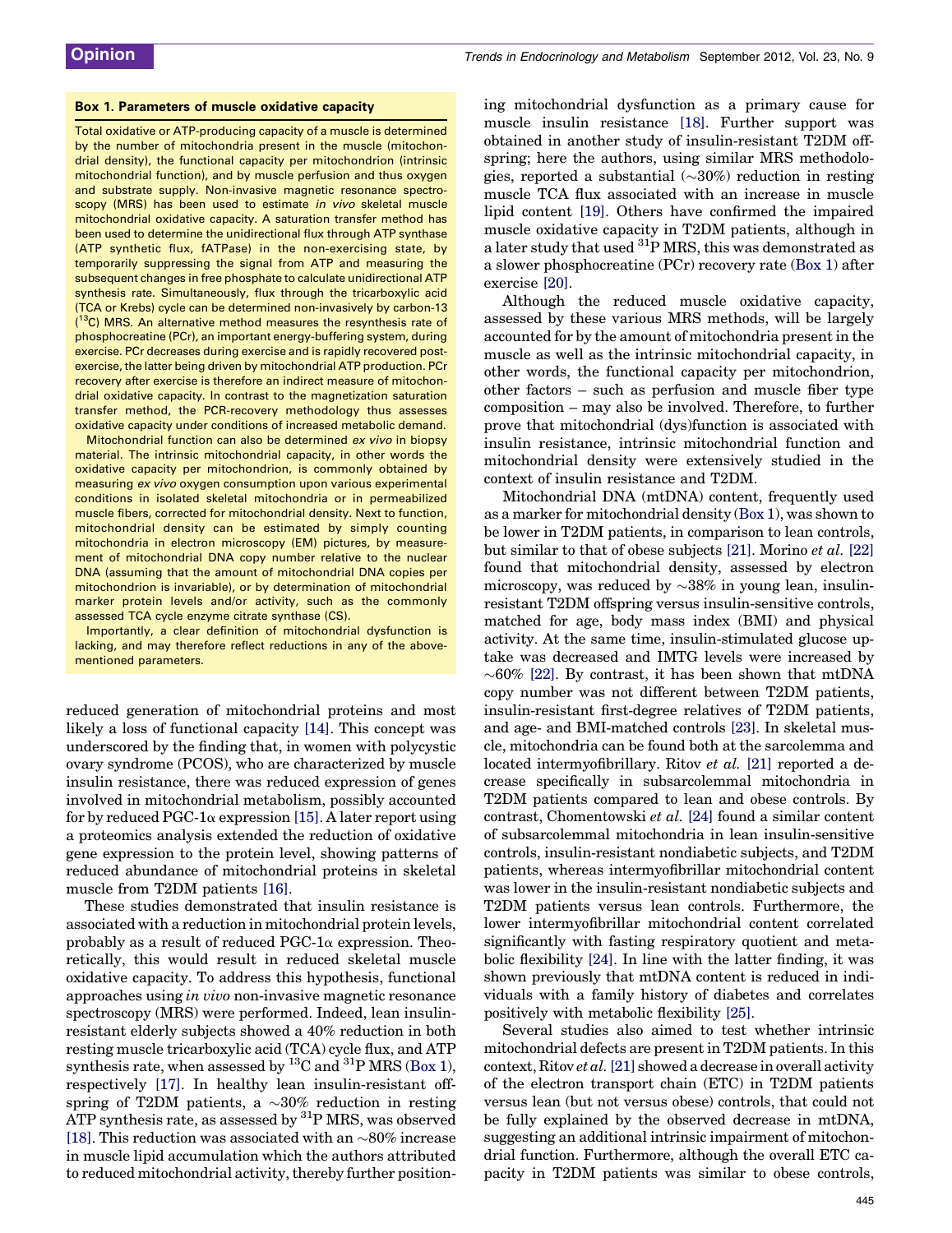subsarcolemmal – but notintermyofibrillar – mitochondrial fractions displayed reduced ETC activity in T2DM patients versus obese subjects [\[21\].](#page-6-0) In further support for an intrinsic mitochondrial defect in T2DM, it was reported that skeletal muscle mitochondria isolated from T2DM patients show a small but significant reduction in mitochondrial respiration rate per mitochondrion [\[26\].](#page-6-0) Mitochondrial respiration can also be measured ex vivo in muscle fiber bundles that are carefully separated and subsequently permeabilized by saponin, thereby allowing the entry of substrates and stimulators to assess mitochondrial function, while leaving the surrounding cell relatively intact. Using this approach, oxygen consumption rates in permeabilized muscle fibers were significantly reduced in T2DM patients, but this difference disappeared when the oxygen flux was normalized for mitochondrial DNA content. This finding indicated that the blunted mitochondrial respiration in T2DM muscle could be fully attributed to a lower mitochondrial content rather than to an intrinsic defect [\[27\].](#page-6-0) This result was later reproduced in two other studies [\[28,29\].](#page-6-0) By contrast, it has been previously shown that mitochondrial respiration in permeabilized muscle fibers, when corrected for mtDNA copy number, was  ${\sim}35\%$  lower in diabetic patients, compared to BMI-matched control subjects, with intermediate values for first-degree relatives of T2DM patients [\[23\].](#page-6-0) This difference in intrinsic mitochondrial function between T2DM patients and BMI-matched controls was also confirmed in a later study [\[30\]](#page-6-0).

In an attempt to distinguish between genetic and environmental factors, Minet et al. [\[31\]](#page-6-0) employed human cultured primary myotubes from lean, obese, and T2DM donors to isolate and study mitochondria. Although this study did not reveal a difference in mitochondrial content between the groups, the dynamic equilibrium between physiological ATP synthesis and ATP consumption rates (mimicked by the addition of the ATP-consuming enzyme hexokinase) was  ${\sim}35\%$  lower in myotubes derived from T2DM patients compared to lean controls [\[31,32\]](#page-6-0). The authors proposed that the mitochondrial defect seen in T2DM patients is due to a primarily impaired ATP synthesis and an adaptive loss of mitochondrial mass [\[31,32\]](#page-6-0).

Taken together, the reports describing an impairment of muscle mitochondrial metabolism in T2DM and insulin resistance are numerous, although these reports fail to elucidate fully whether the functional defect should be ascribed to changes in mitochondrial content (of distinct pools), to intrinsic mitochondrial capacity, or to both.

### Human studies disconnecting mitochondrial dysfunction and insulin resistance

Although many reports support the presence of a mitochondrial defect in T2DM and insulin resistance, it is arguable whether the associative nature of virtually all studies allows us to conclude that there is a cause-andeffect relation [\[33,34\].](#page-6-0) In this context, it has also been shown that prolonged (60 h) fasting in healthy young individuals results in an elevation of intramuscular lipid levels, pronounced insulin resistance, and reduced intrinsic mitochondrial capacity, despite a marked increase in whole-body fat oxidation [\[35\]](#page-6-0). This is in contrast with the concept that mitochondrial dysfunction is a primary defect that would lead to a decreased fat oxidative capacity and intramuscular fat accumulation, resulting in insulin resistance. Moreover, many other studies have shown a disconnection between muscle mitochondrial function and insulin sensitivity, arguing against the primary nature of the mitochondrial defect in the pathogenesis of T2DM.

In this context, insulin is a potent stimulator of mitochondrial metabolism, which led to the belief that the mitochondrial dysfunction observed in T2DM might be secondary to the insulin-resistant state, and not a causal player. Indeed, it was shown that insulin-stimulated mitochondrial ATP synthesis (determined by  ${}^{31}P$  MRS) severely blunted the muscle from T2DM patients [\[36\]](#page-6-0) and from insulin-resistant offspring of T2DM patients [\[37\]](#page-6-0). In addition, muscle mitochondrial protein synthesis was responsive to insulin in nondiabetic individuals [\[36\]](#page-6-0), whereas insulin failed to promote mitochondrial protein synthesis in T2DM patients [\[38\]](#page-6-0). Asmann et al. [\[39\]](#page-6-0) compared T2DM patients with age- and BMI-matched controls for several mitochondrial parameters under conditions of low versus high circulating insulin levels, and found a reduced mitochondrial ATP production rate in T2DM patients, but only in association with high circulating insulin [\[39\]](#page-6-0). This blunted response in mitochondrial ATP production was accompanied by reduced glucose disposal and diminished expression of several genes key to mitochondrial metabolism (CS, PGC-1 $\alpha$  and cytochrome  $c$ oxidase), suggesting that mitochondrial dysfunction in T2DM is a secondary defect related to the impaired response to insulin [\[39\]](#page-6-0).

Furthermore, in cultured human skeletal muscle cells, impaired cellular respiratory function – induced by the addition of the mitochondrial inhibitor sodium azide – was without effect on insulin signaling or insulin-stimulated glucose uptake [\[40\].](#page-6-0) Another study demonstrated that nondiabetic Americans of Northern European descent were more insulin-sensitive than either diabetic or nondiabetic Asian Indians, despite lower skeletal muscle mitochondrial oxidative phosphorylation (OxPhos) capacity (i.e., lower mtDNA copy number), mRNA of OxPhos genes, and CS activity [\[41\].](#page-6-0) Moreover, diabetic and nondiabetic Asian Indians differed substantially in insulin sensitivity, but skeletal muscle OxPhos capacity was similar [\[41\]](#page-6-0). In addition, several studies were performed to determine whether interventions with beneficial effects on wholebody insulin sensitivity were paralleled by improvements in skeletal muscle mitochondrial function. Toledo et al. [\[42\]](#page-6-0) compared the effects of weight loss induced by either diet alone or by diet combined with exercise, in sedentary overweight/obese individuals, and found that both interventions led to similar improvements in body weight and insulin sensitivity. Despite the advantageous metabolic effects upon both interventions, only the combined diet– exercise intervention led to increased mitochondrial content (assessed by electron microscopy) as well as increased ETC activity; diet alone did not affect mitochondrial function [\[42\]](#page-6-0). Treating T2DM patients for eight weeks with the insulin-sensitizing agent rosiglitazone, which significantly improves insulin sensitivity, also was without effect on in vivo mitochondrial function as determined by post-exercise PCr recovery half-time [\[43\]](#page-6-0). Similar findings were obtained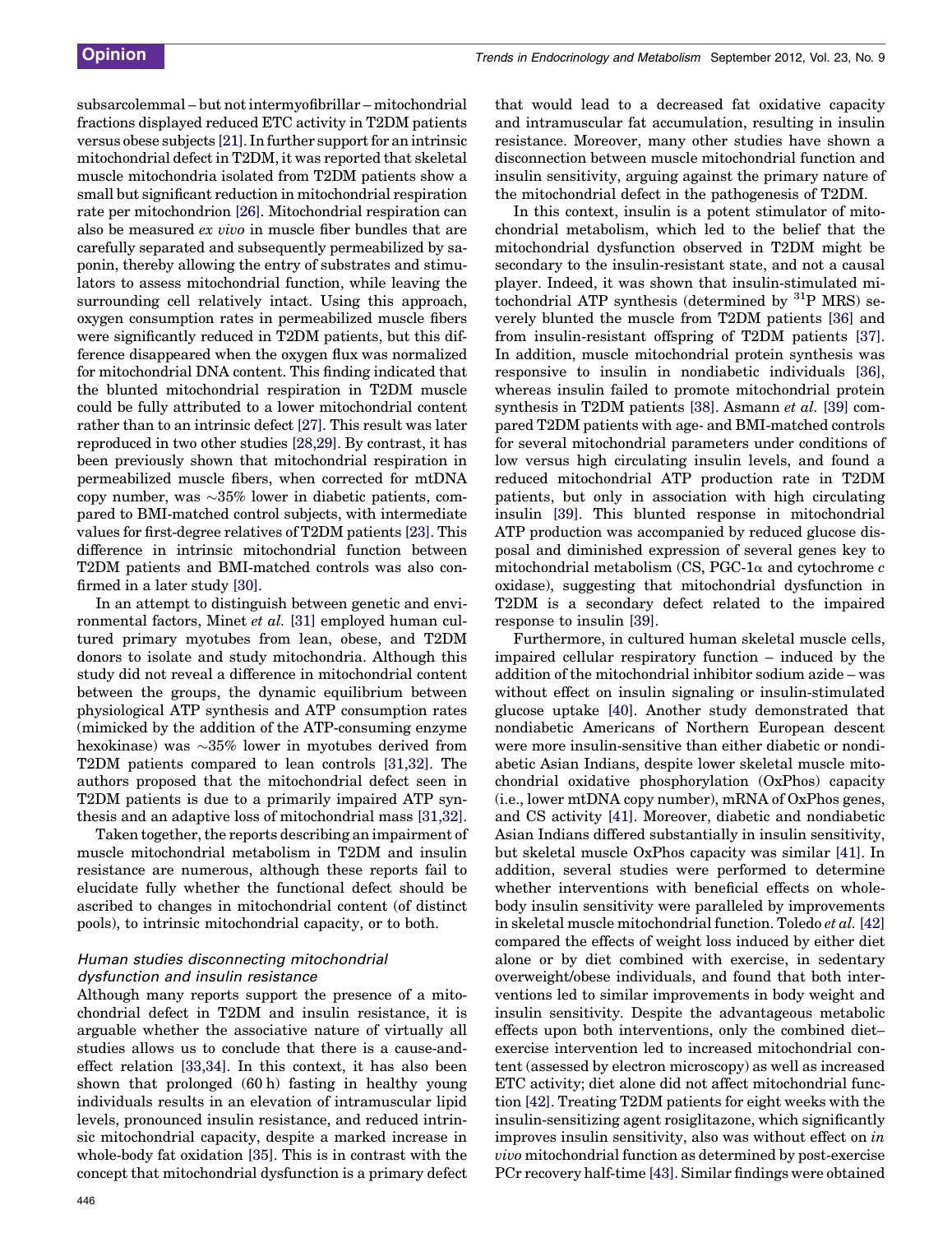in another study in which a 12 week rosiglitazone treatment in T2DM patients improved glycemic control but did not augment maximal oxygen consumption  $(VO_{2max})$  or skeletal muscle mtDNA copy-number [\[44\]](#page-6-0).

Together these findings indicate that the insulin-sensitizing effects of diet-induced weight loss and rosiglitazone treatment occur in the absence of an improvement in skeletal muscle mitochondrial capacity. Although this does not exclude mitochondrial dysfunction as a contributing factor, these findings argue against mitochondrial dysfunction as the primary culprit in the development of insulin resistance and T2DM. This notion is further substantiated by findings in young lean men born with low birth-weight, who displayed several pre-diabetic characteristics but normal in vivo mitochondrial function (<sup>31</sup>P MRS) and normal expression of OxPhos genes [\[45\]](#page-6-0). Furthermore, primary myotubes cultured from women with PCOS, characterized by insulin resistance, displayed normal mitochondrial mass and mitochondrial ATP synthesis in comparison to myotubes cultured from weight- and age-matched controls [\[46\]](#page-7-0). Therefore, it was suggested that the earlier observed decrease in the expression of OxPhos genes in these subjects [\[15\]](#page-6-0) is an adaptive trait rather than a primary defect [\[46\]](#page-7-0). Also the coordinated reduction in the expression of oxidative genes that was previously reported in T2DM patients [\[13,14\],](#page-6-0) has been challenged by others. Thus, Gallagher et al. [\[47\]](#page-7-0) studied a much larger cohort of T2DM patients versus controls, matched for several potential confounders, and found no evidence for a defect in the expression of oxidative genes in skeletal muscle of T2DM patients. Finally, in patients with genetic defects in insulin-receptor signaling, in vivo mitochondrial function, determined as PCr recovery after exercise by  ${}^{31}P$  MRS, was significantly slower compared to healthy age-, fitness-, and BMI-matched controls, suggesting that impairments in insulin signaling may promote mitochondrial dysfunction [\[48\]](#page-7-0), instead of the other way around.

In summary, there is limited evidence to support the concept that the skeletal muscle mitochondrial dysfunction seen in human insulin resistance is the cause of T2DM, and this is underscored by the fact that improved insulin sensitivity does not require changes in skeletal muscle mitochondrial function. However, the presence of a mitochondrial defect in insulin resistance and/or T2DM, even if secondary to the insulin-resistant state, is likely to accelerate ectopic fat accumulation and exacerbate insulin resistance. Therefore, the question that remains to be answered is whether targeting muscle mitochondria to improve muscle oxidative capacity could be considered a successful strategy to improve metabolic health.

#### Therapeutic potential of enhancing muscle mitochondrial capacity

#### Aerobic exercise training in insulin resistance

Irrespective of the presence or absence of a prominent mitochondrial defect in skeletal muscle of insulin-resistant subject and T2DM patients, regular exercise training, which enhances muscle oxidative capacity, is accompanied by pronounced and beneficial effects on insulin sensitivity and other markers of metabolic health. Indeed, 10 week aerobic cycling training in obese, male T2DM patients

versus age- and BMI-matched controls induced a  $\sim$ 20% increase in insulin sensitivity in both groups, which was associated with a  $\sim$ 40% increase in mitochondrial content in both groups [\[49\]](#page-7-0). In addition, it has been shown that a 12 week combined progressive training program relieved the impairment of in vivo mitochondrial function in T2DM patients [\[30\].](#page-6-0) The reduced intrinsic mitochondrial capacity was also confirmed in a subset of these patients [\[23\],](#page-6-0) and mitochondrial respiration in permeabilized muscle fibers was found to be improved significantly and restored to control levels after the 12 week training program. These improvements in mitochondrial function were mainly accounted for by an increase in mitochondrial density, as exemplified by mtDNA copy number [\[50\]](#page-7-0). In T2DM patients, improvement in skeletal muscle mitochondrial function was paralleled by a significant improvement in insulin sensitivity which, however, was not restored to control levels, again underscoring that mitochondrial dysfunction cannot completely explain lower muscle insulin sensitivity in T2DM [\[50\]](#page-7-0).

Finally, Hey-Mogensen et al. [\[51\]](#page-7-0) studied isolated skeletal muscle mitochondria from male T2DM patients versus age-, BMI-, and physical activity-matched controls, both before and after a 10 week aerobic training program. Training resulted in a significantincrease in mitochondrial respiratory capacity per kg of muscle mass. In addition, intrinsic mitochondrial capacity (i.e., mitochondrial respiration corrected for CS activity) was improved without showing a difference in training adaptability between T2DM patients and controls [\[51\].](#page-7-0) Again, these adaptations in mitochondrial metabolism were associated with enhanced insulin sensitivity, both in T2DM patients (+13%) and in controls (+22%) [\[51\]](#page-7-0).

Taken together, it is evident that moderate (combined) aerobic exercise training has beneficial effects on mitochondrial metabolism, and is associated with improved insulin sensitivity. However, additional human studies are required to conclude if the increase in mitochondrial function in humans is causally related to the improvement in insulin sensitivity.

#### Calorie restriction, resveratrol, and metabolic health

In addition to exercise training, calorie restriction has also been shown to enhance mitochondrial oxidative capacity in human skeletal muscle and has been associated with positive effects on metabolic health. Indeed, six months of 25% calorie restriction in young overweight subjects resulted in reductions in fat mass, intrahepatic lipid content, serum lipid levels, fasting insulin levels, and other markers for insulin sensitivity [\[52–54\]](#page-7-0). This improved metabolic profile was accompanied by beneficial effects on muscle oxidative capacity, exemplified by an increased expression of PGC-1 $\alpha$ , mitochondrial transcription factor A (TFAM) and sirtuin 1 (SIRT1), and a 35% increase in mtDNA content in skeletal muscle tissue [\[55\].](#page-7-0)

Although the data are derived from animal and cell studies, a growing body of evidence indicates that SIRT1, the founding member of the sirtuin protein family of NAD-dependent deacetylases, may be the key molecule that regulates mitochondrial function, energy homeostasis, and insulin sensitivity, also in response to calorie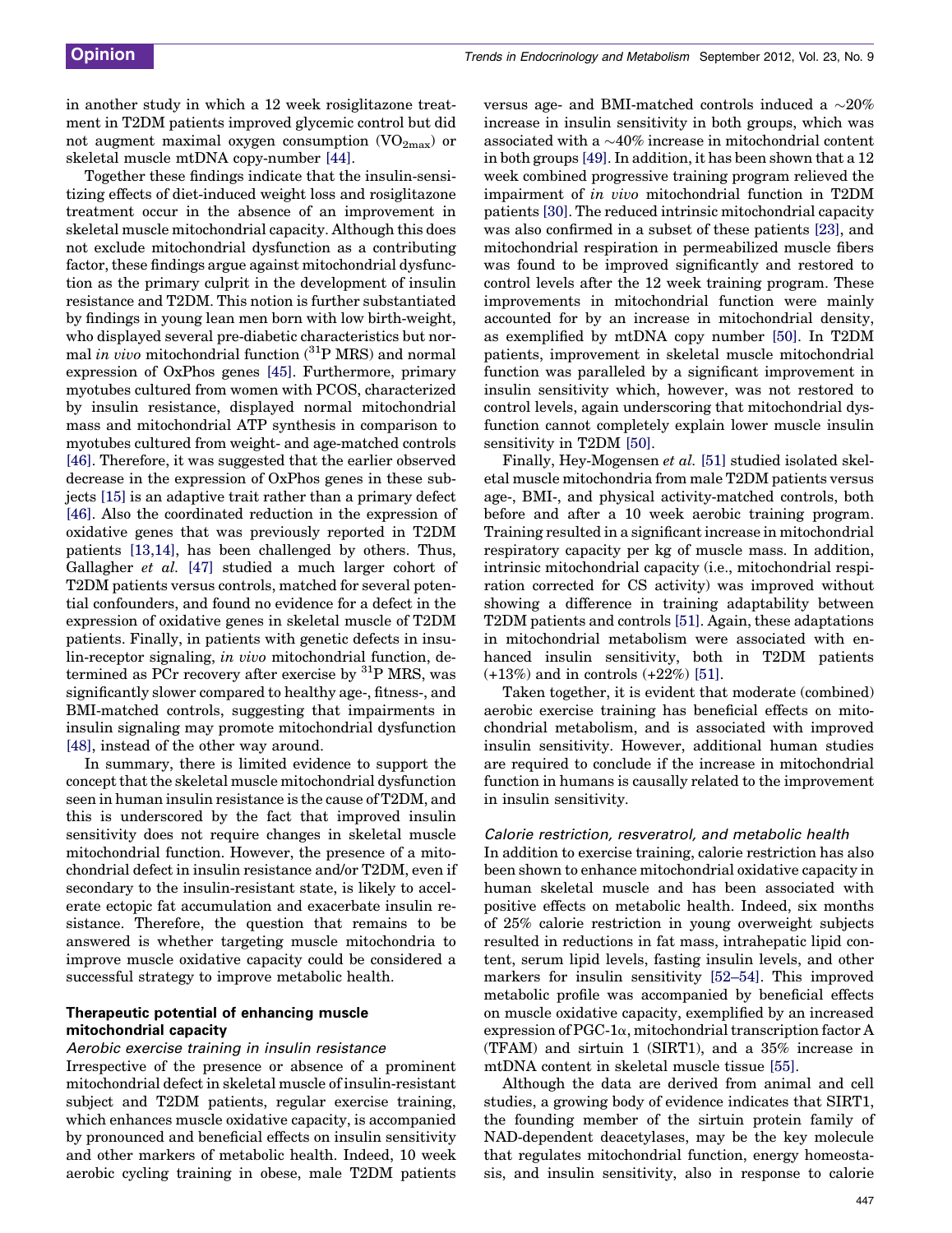restriction (reviewed in [\[56\]\)](#page-7-0). Although data for humans are surprisingly scarce, the expression of SIRT1 has also been linked to insulin resistance and T2DM; in peripheral blood mononuclear cells (PBMCs), insulin resistance and metabolic syndrome were associated with low SIRT1 gene and protein expression [\[57\]](#page-7-0). Furthermore, it was also shown that low SIRT1 expression in human adipose tissue might reflect the impaired regulation of mitochondrial function associated with insulin resistance [\[58\].](#page-7-0) In addition, Fröjdö et al. [\[59\]](#page-7-0) reported decreased SIRT1 protein levels in muscle biopsies and primary myotubes derived from T2DM patients, suggesting a contribution of diminished SIRT1 in the determination of muscle insulin resistance.

Although exercise training and calorie restriction are highly effective in increasing muscle oxidative capacity and improving metabolic health, most people can have difficulties in adhering to a strict diet or exercise regimens. Therefore, in recent years a search for other stimulators of the AMPK–SIRT1–PGC1 $\alpha$  axis (Figure 1) to enhance mitochondrial oxidative capacity has been initiated.

In this context, resveratrol, a natural polyphenolic small-molecule compound, was discovered to activate SIRT1, most likely via activation of AMPK. Recently, the effect of resveratrol supplementation on mitochondrial and energy metabolism and on markers of insulin sensitivity was examined in human volunteers. It was shown that 30 days of resveratrol supplementation, in healthy but obese subjects, activated skeletal muscle AMPK and increased the protein levels of both SIRT1 and PGC-1 $\alpha$ , similar to findings in animal studies [\[60\]](#page-7-0). Furthermore, CS activity was enhanced without change in mtDNA copy number, and mitochondrial respiration in permeabilized

muscle fibers was increased [\[60\].](#page-7-0) The adaptations were paralleled by an improved homeostatic model assessment (HOMA) index and reduced hepatic lipid levels [\[60\]](#page-7-0). In fact, resveratrol supplementation mimicked in many aspects the effects observed in humans after calorie restriction.

In summary, improving mitochondrial function via calorie restriction and resveratrol supplementation has very promising beneficial effects on metabolic health (Figure 1). Whether or not resveratrol is able to alleviate metabolic mitochondrial aberrations characterizing T2DM remains to be elucidated.

#### Concluding remarks

A clear evaluation of the causal relation between muscle mitochondrial function and insulin resistance in humans is hindered by the many diverse definitions of mitochondrial dysfunction as well as the various methods and techniques available to determine muscle oxidative capacity and/or mitochondrial function. However, based on the currently available human data reviewed in this paper, we are inclined to believe that skeletal muscle mitochondrial dysfunction is not a primary defect in the development of insulin resistance. Nonetheless, improving muscle oxidative capacity and mitochondrial function by exercise training, calorie restriction, or resveratrol supplementation has been associated with improved metabolic health in humans. Future research should be devoted to the optimization of the exercise-training interventions and to testing the efficacy of resveratrol in T2DM patients, especially in the long-term. Furthermore, it will be of great importance to identify additional activators of AMPK, SIRT1, or PGC-1 $\alpha$ , and other stimulators of muscle mitochondrial capacity, because



Figure 1. Molecular pathways involved in the beneficial effects of calorie restriction, exercise, and resveratrol on mitochondrial function and metabolic health. Phosphorylation and activation of AMPK upon reduced ATP levels (due to calorie restriction or exercise), or directly by resveratrol, triggers an increase in the cellular NAD+/NADH ratio, which activates sirtuin 1 (SIRT1). In addition, AMPK also phosphorylates peroxisome proliferator-activated receptor  $\gamma$  coactivator 1 $\alpha$  (PGC-1 $\alpha$ ) and primes it for subsequent deacetylation by SIRT1. The impact of AMPK and SIRT1 on the acetylation status of PGC-1 $\alpha$ , and possibly of other transcriptional regulators, subsequently improves mitochondrial capacity and metabolic health (adapted from [\[61\]\)](#page-7-0).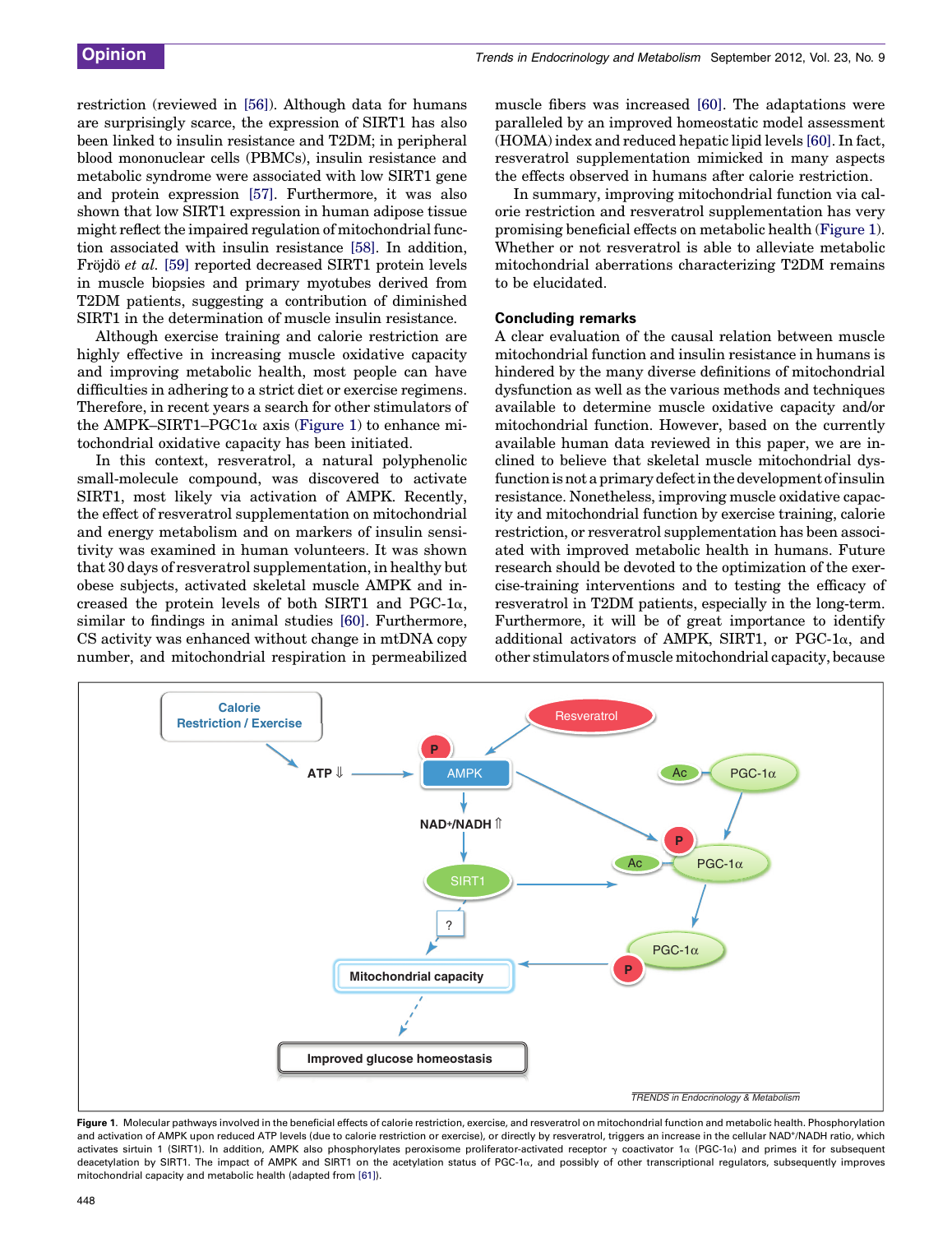<span id="page-6-0"></span>these are likely to offer a promising new strategy for improving the metabolic profiles of insulin-resistant subjects and T2DM patients.

#### References

- 1 Wild, S. et al. (2004) Global prevalence of diabetes: estimates for the year 2000 and projections for 2030. Diabetes Care 27, 1047–1053
- 2 Shulman, G.I. et al. (1990) Quantitation of muscle glycogen synthesis in normal subjects and subjects with non-insulin-dependent diabetes by  $13C$  nuclear magnetic resonance spectroscopy. N. Engl. J. Med. 322, 223–228
- 3 Bachmann, O.P. et al. (2001) Effects of intravenous and dietary lipid challenge on intramyocellular lipid content and the relation with insulin sensitivity in humans. Diabetes 50, 2579–2584
- 4 Schrauwen-Hinderling, V.B. et al. (2005) Intramyocellular lipid content and molecular adaptations in response to a 1-week high-fat diet. Obes. Res. 13, 2088–2094
- 5 van Herpen, N.A. et al. (2011) Three weeks on a high-fat diet increases intrahepatic lipid accumulation and decreases metabolic flexibility in healthy overweight men. J. Clin. Endocrinol. Metab. 96, E691–E695
- 6 Krssak, M. et al. (1999) Intramyocellular lipid concentrations are correlated with insulin sensitivity in humans: a <sup>1</sup>H NMR spectroscopy study. Diabetologia 42, 113–116
- 7 Perseghin, G. et al. (1999) Intramyocellular triglyceride content is a determinant of *in vivo* insulin resistance in humans: a  $^{1}$ H $-^{13}$ C nuclear magnetic resonance spectroscopy assessment in offspring of type 2 diabetic parents. Diabetes 48, 1600–1606
- 8 Blaak, E.E. et al. (2000) Impaired oxidation of plasma-derived fatty acids in type 2 diabetic subjects during moderate-intensity exercise. Diabetes 49, 2102–2107
- 9 Mensink, M. et al. (2001) Plasma free fatty acid uptake and oxidation are already diminished in subjects at high risk for developing type 2 diabetes. Diabetes 50, 2548–2554
- 10 Simoneau, J.A. et al. (1999) Markers of capacity to utilize fatty acids in human skeletal muscle: relation to insulin resistance and obesity and effects of weight loss. FASEB J. 13, 2051–2060
- 11 Simoneau, J.A. and Kelley, D.E. (1997) Altered glycolytic and oxidative capacities of skeletal muscle contribute to insulin resistance in NIDDM. J. Appl. Physiol. 83, 166–171
- 12 Kelley, D.E. et al. (2002) Dysfunction of mitochondria in human skeletal muscle in type 2 diabetes. Diabetes 51, 2944–2950
- 13 Mootha, V.K. et al. (2003) PGC-1alpha-responsive genes involved in oxidative phosphorylation are coordinately downregulated in human diabetes. Nat. Genet. 34, 267–273
- 14 Patti, M.E. et al. (2003) Coordinated reduction of genes of oxidative metabolism in humans with insulin resistance and diabetes: potential role of PGC1 and NRF1. Proc. Natl. Acad. Sci. U.S.A. 100, 8466–8471
- 15 Skov, V. et al. (2007) Reduced expression of nuclear-encoded genes involved in mitochondrial oxidative metabolism in skeletal muscle of insulin-resistant women with polycystic ovary syndrome. Diabetes 56, 2349–2355
- 16 Hwang, H. et al. (2010) Proteomics analysis of human skeletal muscle reveals novel abnormalities in obesity and type 2 diabetes. Diabetes 59, 33–42
- 17 Petersen, K.F. et al. (2003) Mitochondrial dysfunction in the elderly: possible role in insulin resistance. Science 300, 1140–1142
- 18 Petersen, K.F. et al. (2004) Impaired mitochondrial activity in the insulin-resistant offspring of patients with type 2 diabetes. N. Engl. J. Med. 350, 664–671
- 19 Befroy, D.E. et al. (2007) Impaired mitochondrial substrate oxidation in muscle of insulin-resistant offspring of type 2 diabetic patients. Diabetes 56, 1376–1381
- 20 Schrauwen-Hinderling, V.B. et al. (2007) Impaired in vivo mitochondrial function but similar intramyocellular lipid content in patients with type 2 diabetes mellitus and BMI-matched control subjects. Diabetologia 50, 113–120
- 21 Ritov, V.B. et al. (2005) Deficiency of subsarcolemmal mitochondria in obesity and type 2 diabetes. Diabetes 54, 8–14
- 22 Morino, K. et al. (2005) Reduced mitochondrial density and increased IRS-1 serine phosphorylation in muscle of insulin-resistant offspring of type 2 diabetic parents. J. Clin. Invest. 115, 3587–3593
- 23 Phielix, E. et al. (2008) Lower intrinsic ADP-stimulated mitochondrial respiration underlies in vivo mitochondrial dysfunction in muscle of male type 2 diabetic patients. Diabetes 57, 2943–2949
- 24 Chomentowski, P. et al. (2011) Skeletal muscle mitochondria in insulin resistance: differences in intermyofibrillar versus subsarcolemmal subpopulations and relationship to metabolic flexibility. J. Clin. Endocrinol. Metab. 96, 494–503
- 25 Ukropcova, B. et al. (2007) Family history of diabetes links impaired substrate switching and reduced mitochondrial content in skeletal muscle. Diabetes 56, 720–727
- 26 Mogensen, M. et al. (2007) Mitochondrial respiration is decreased in skeletal muscle of patients with type 2 diabetes. Diabetes 56, 1592–1599
- 27 Boushel, R. et al. (2007) Patients with type 2 diabetes have normal mitochondrial function in skeletal muscle. Diabetologia 50, 790–796
- 28 Larsen, S. et al.  $(2011)$  Increased mitochondrial substrate sensitivity in skeletal muscle of patients with type 2 diabetes. Diabetologia 54, 1427–1436
- 29 Rabol, R. et al. (2010) Regional anatomic differences in skeletal muscle mitochondrial respiration in type 2 diabetes and obesity. J. Clin. Endocrinol. Metab. 95, 857–863
- 30 Meex, R.C. et al. (2010) Restoration of muscle mitochondrial function and metabolic flexibility in type 2 diabetes by exercise training is paralleled by increased myocellular fat storage and improved insulin sensitivity. Diabetes 59, 572–579
- 31 Minet, A.D. and Gaster, M. (2010) ATP synthesis is impaired in isolated mitochondria from myotubes established from type 2 diabetic subjects. Biochem. Biophys. Res. Commun. 402, 70–74
- 32 Minet, A.D. and Gaster, M. (2011) The dynamic equilibrium between ATP synthesis and ATP consumption is lower in isolated mitochondria from myotubes established from type 2 diabetic subjects compared to lean control. Biochem. Biophys. Res. Commun. 409, 591–595
- 33 Raubenheimer, P.J. (2004) Impaired mitochondrial activity and insulin-resistant offspring of patients with type 2 diabetes. N. Engl. J. Med. 350, 2419–2421
- 34 Short, K.R. et al. (2004) Impaired mitochondrial activity and insulinresistant offspring of patients with type 2 diabetes. N. Engl. J. Med. 350, 2419–2421
- 35 Hoeks, J. et al. (2010) Prolonged fasting identifies skeletal muscle mitochondrial dysfunction as consequence rather than cause of human insulin resistance. Diabetes 59, 2117–2125
- 36 Stump, C.S. et al. (2003) Effect of insulin on human skeletal muscle mitochondrial ATP production, protein synthesis, and mRNA transcripts. Proc. Natl. Acad. Sci U.S.A. 100, 7996–8001
- 37 Petersen, K.F. et al. (2005) Decreased insulin-stimulated ATP synthesis and phosphate transport in muscle of insulin-resistant offspring of type 2 diabetic parents. PLoS Med. 2, e233
- 38 Halvatsiotis, P. et al. (2002) Synthesis rate of muscle proteins, muscle functions, and amino acid kinetics in type 2 diabetes. Diabetes 51, 2395–2404
- 39 Asmann, Y.W. et al. (2006) Skeletal muscle mitochondrial functions, mitochondrial DNA copy numbers, and gene transcript profiles in type 2 diabetic and nondiabetic subjects at equal levels of low or high insulin and euglycemia. Diabetes 55, 3309–3319
- 40 Brown, A.E. et al. (2008) Does impaired mitochondrial function affect insulin signaling and action in cultured human skeletal muscle cells? Am. J. Physiol. Endocrinol. Metab. 294, E97–E102
- 41 Nair, K.S. et al. (2008) Asian Indians have enhanced skeletal muscle mitochondrial capacity to produce ATP in association with severe insulin resistance. Diabetes 57, 1166–1175
- 42 Toledo, F.G. et al. (2008) Mitochondrial capacity in skeletal muscle is not stimulated by weight loss despite increases in insulin action and decreases in intramyocellular lipid content. Diabetes 57, 987–994
- 43 Schrauwen-Hinderling, V.B. et al. (2008) The insulin-sensitizing effect of rosiglitazone in type 2 diabetes mellitus patients does not require improved in vivo muscle mitochondrial function. J. Clin. Endocrinol. Metab. 93, 2917–2921
- 44 Pagel-Langenickel, I. et al.  $(2007)$  A discordance in rosiglitazone mediated insulin sensitization and skeletal muscle mitochondrial content/activity in type 2 diabetes mellitus. Am. J. Physiol. Heart Circ. Physiol. 293, H2659–H2666
- 45 Brons, C. et al. (2008) Mitochondrial function in skeletal muscle is normal and unrelated to insulin action in young men born with low birth weight. J. Clin. Endocrinol. Metab. 93, 3885–3892